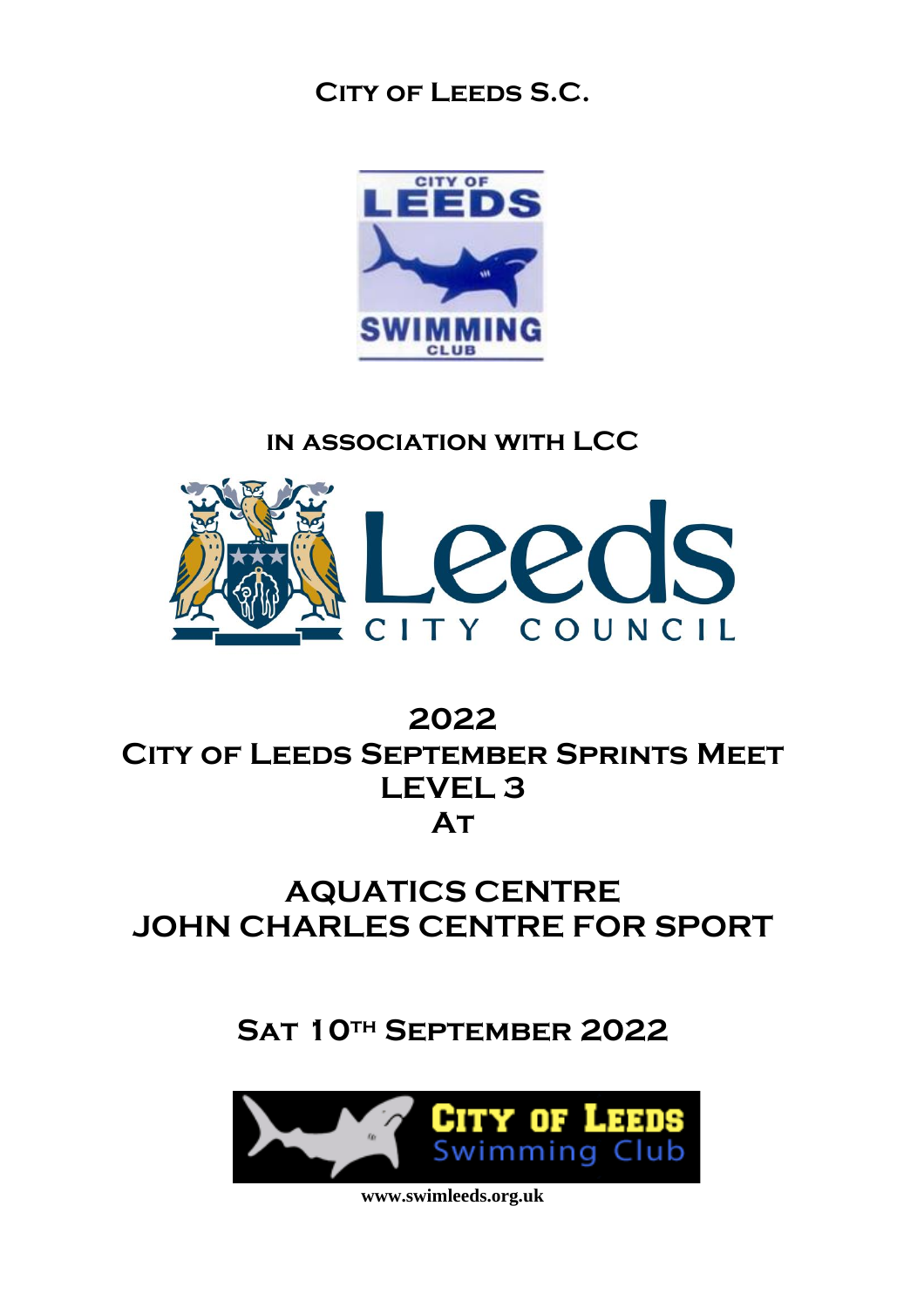## **City of Leeds S.C. September Sprints Meet 2022** Meet Information

| <b>DATES</b>                | Saturday 10 <sup>th</sup> September 2022                                                                                                                                                                                                                                                                          |  |  |  |
|-----------------------------|-------------------------------------------------------------------------------------------------------------------------------------------------------------------------------------------------------------------------------------------------------------------------------------------------------------------|--|--|--|
| <b>VENUE</b>                | <b>Aquatic Centre</b><br>John Charles Centre For Sport<br><b>Middleton Grove</b><br>Leeds<br><b>LS11 5DJ</b>                                                                                                                                                                                                      |  |  |  |
| <b>FACILITIES</b>           | 10 lane 50m Pool, Anti-wave lane ropes and<br>Electronic timing.                                                                                                                                                                                                                                                  |  |  |  |
| <b>MEET DIRECTOR</b>        | Anna Darnell                                                                                                                                                                                                                                                                                                      |  |  |  |
| <b>POSTAL ENTRIES</b>       | FAO Kevin Schofield<br>John Charles Aquatics Centre,<br>Leeds<br><b>LS11 5DJ</b>                                                                                                                                                                                                                                  |  |  |  |
| <b>SPORTSYSTEMS ENTRIES</b> | leedsentries@gmail.com                                                                                                                                                                                                                                                                                            |  |  |  |
| <b>AGE GROUPS</b>           | <b>BOYS</b><br>9, 10, 11, 12, 13, 14, 15/Ov Years<br><b>GIRLS</b><br>9, 10, 11, 12, 13, 14, 15/Ov Years                                                                                                                                                                                                           |  |  |  |
| <b>EVENTS</b>               | HDW in all Events<br>50m all strokes<br>200 IM                                                                                                                                                                                                                                                                    |  |  |  |
| <b>AWARDS</b>               | Medals will be given to the first 3 places in each age<br>group category.                                                                                                                                                                                                                                         |  |  |  |
| <b>PURPOSE OF THE MEET</b>  | To enable athletes to achieve times suitable for entry<br>into Regional and County Championships and other<br>Meets at Level 1 or Level 2                                                                                                                                                                         |  |  |  |
| <b>FEES</b>                 | £7.50 per event (SportSystem entry files, Via email)<br>£8.50 per event (individual postal entries and<br>individual emailed entries, Cheques payable to<br>"City of Leeds Swimming Club")<br>Coaches passes for the weekend are £25 (Includes a<br>Programme, start sheets as well as Lunch and<br>refreshments) |  |  |  |

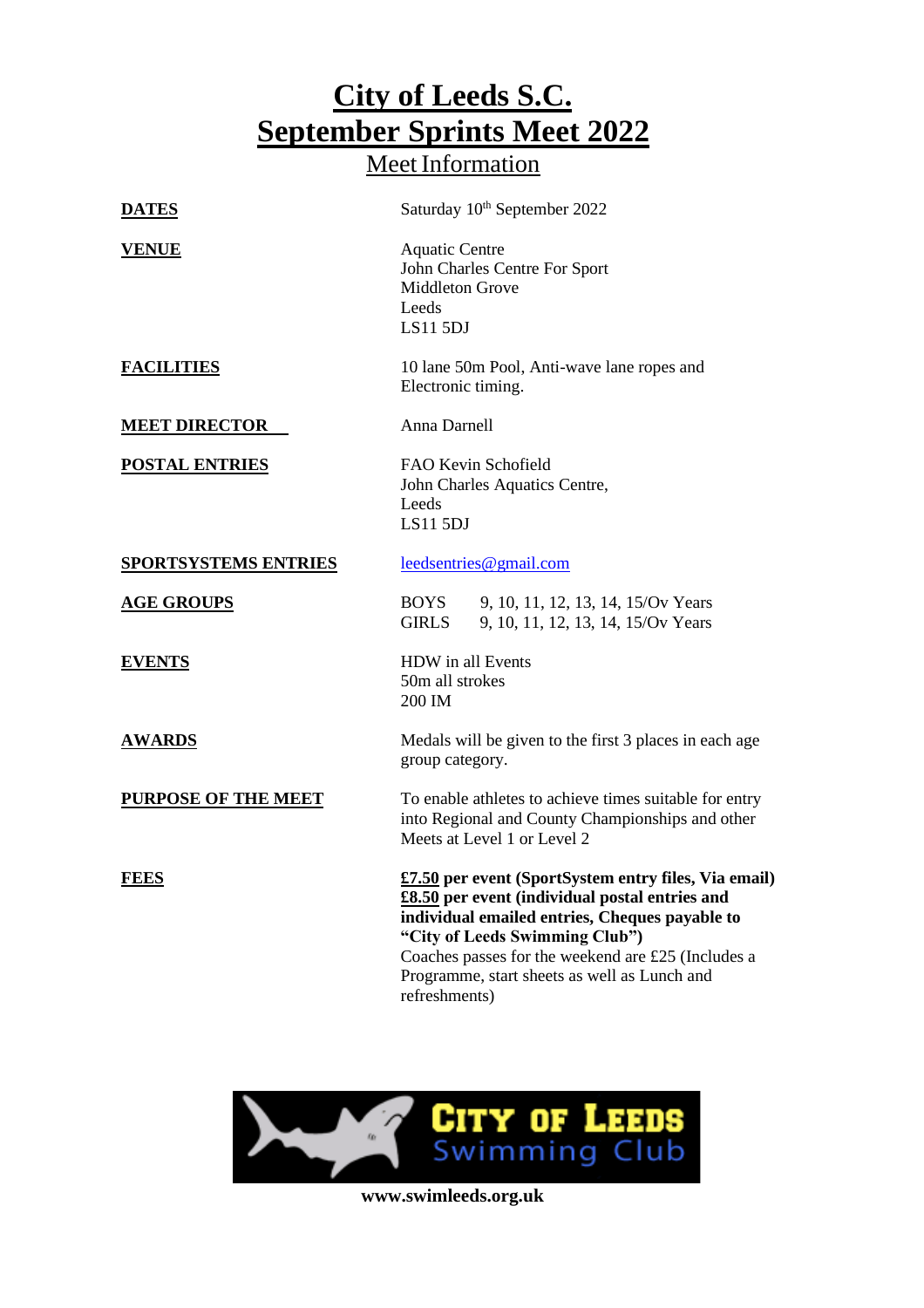Event Schedule

#### **Morning Session Session One Saturday 10 th September 2022 Warm Up 8:00am Start 9:00am**

| Girls       | $9 - 15/N$   | 50m Breaststroke       |
|-------------|--------------|------------------------|
| <b>Boys</b> | $9 - 15$ /OV | 50m Backstroke         |
| Girls       | $9 - 15/N$   | 50m Butterfly          |
| <b>Boys</b> | $9 - 15$ /OV | 50m Freestyle          |
| Girls       | $9 - 15/N$   | 200m Individual Medley |

#### **Afternoon Session**

#### **Session Two Saturday 10 th September 2022 Warm Up 1:00pm Start 2:00pm**

| <b>Boys</b> | $9 - 15$ /OV | 200m Individual Medley |
|-------------|--------------|------------------------|
| Girls       | $9 - 15/N$   | 50m Backstroke         |
| <b>Boys</b> | $9 - 15$ /OV | 50m Breaststroke       |
| Girls       | $9 - 15$ /OV | 50m Freestyle          |
| <b>Boys</b> | $9 - 15$ /OV | 50m Butterfly          |

**CLOSING DATE On or before 12:00pm FRIDAY 29 th JULY 2022**

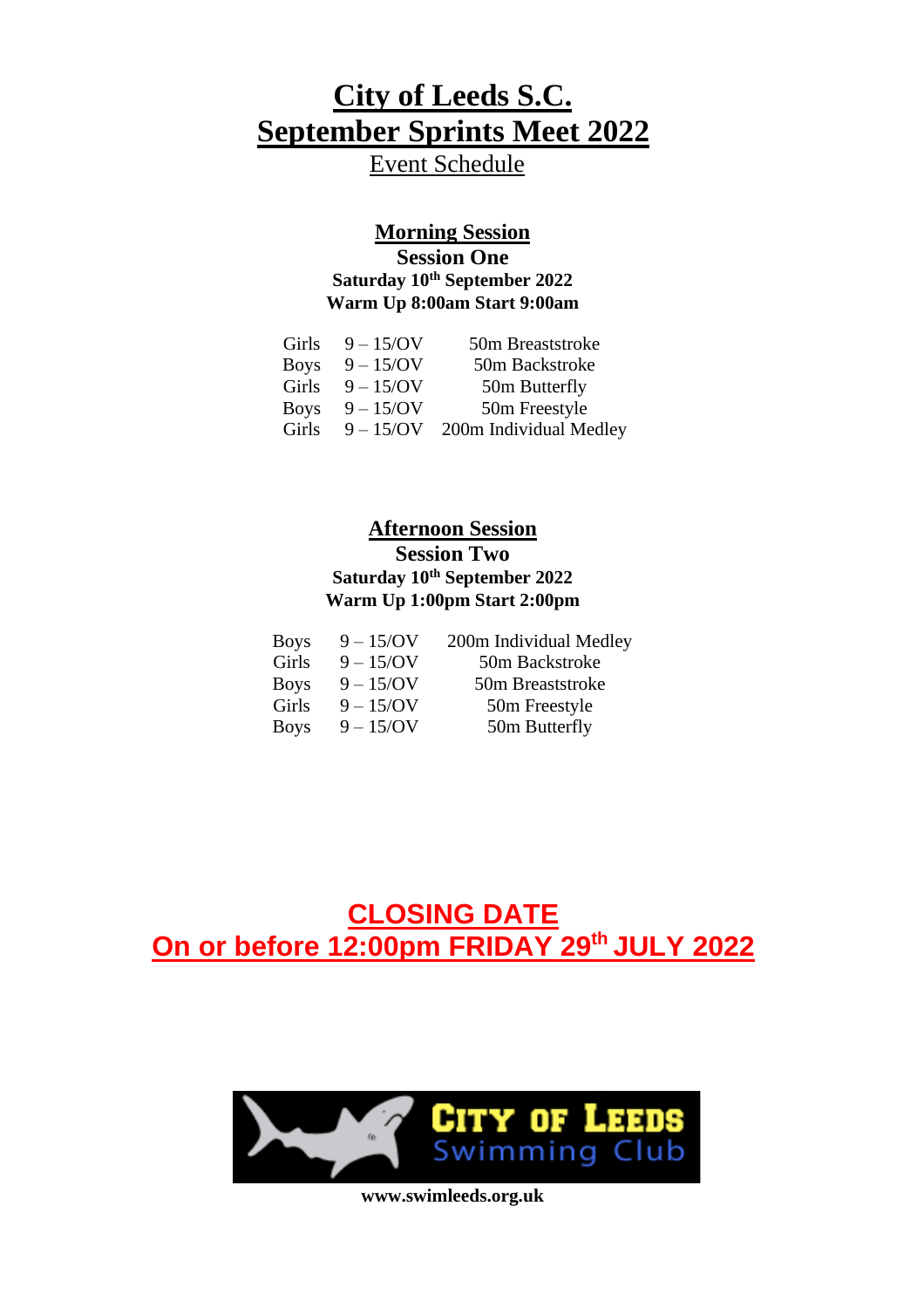### **City of Leeds S.C. September Sprints Meet 2022** Meet Conditions

- 1. This meet is held under ASA Laws and ASA Technical Rules.
- 2. All competitors must be registered with the ASA or their own national association as appropriate.
- 3. Age as of  $10<sup>th</sup>$  September 2022.
- 4. This meet will be run using the linked Sportsystems software, please use a training time where no time is available. **Converted short course times can be used and the Sportsystem entry file will be produced to accept these times. The SportSystems File will be released on the 05/07/2022.**
- 5. The promoter reserves the right to limit entries to meet gala license timing restrictions. Where this rule is invoked, the meet will be filled on based on **FIRST COME, FIRST SERVED**. Rejections will be made in each event rather than by club to ensure the smooth running of the competition. Events chosen for restrictions will be at the meet organisers' discretion.
- 6. All entries and rejections will be posted on the City of Leeds Swimming Club Website
- 7. Any Electronic or postal entries received after the closing date will not be accepted.
- 8. BACS Payments should be made using the appropriate club code. For this Meet it is **SSP22(Your Club Code)** Your club code is something we will use to identify your payment e.g Leeds = COLEEDS (SSP22COLEEDS).
- 9. Bank Details for BACS payments are Sort Code: 402733, Account No: 41552961
- 10. Withdrawals
	- Heats Must notify the meet desk before the start of the warm up. Email: [leedsentries@gmail.com](mailto:leedsentries@gmail.com)
- 11. No poolside entries will be accepted.
- 12. All competitors must go through marshalling. If a competitor does not report to marshalling in time the event will proceed without the competitor.
- 13. Strictly no diving in or climbing over pads is permitted during warm up in the competition pool.
- 14. If cancellation of the event is necessary, then the only claim will be the entry fees paid.
- 15. Refunds will not be given for withdrawn swimmers, for entry errors or omissions attributable to the individual or their club. Only to individuals who can prove they are not fit to compete through evidence of a doctor's note may be given a refund.
- 16. A draft programme will be posted on the web site. All rejected swim refunds will be returned to the relevant clubs during the gala, or through BACS if requested.

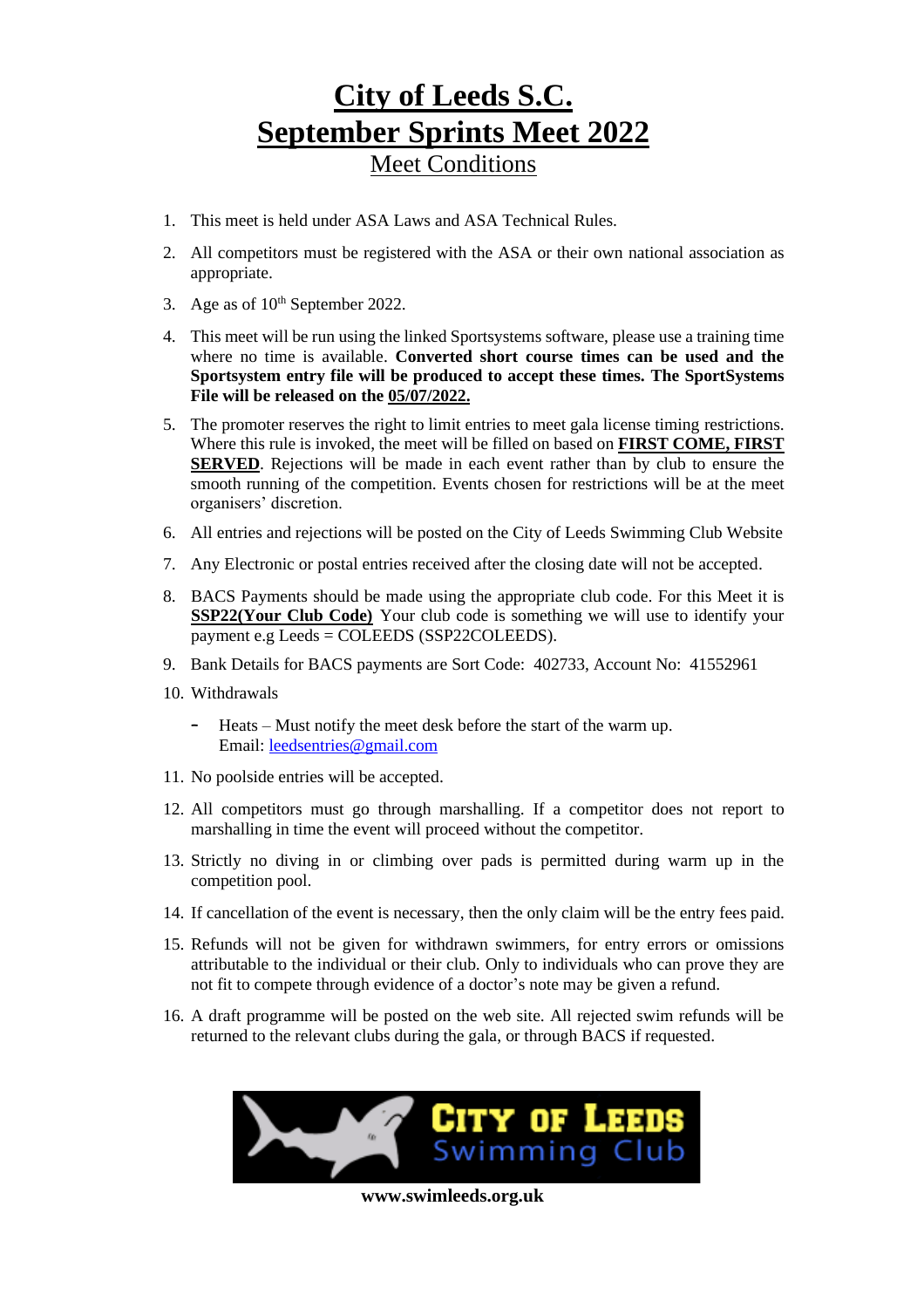- 17. The Referee's decision regarding the interpretation and judgement of any ASA rules or laws is final.
- 18. City of Leeds Swimming Club accepts no responsibility for loss or damage to competitors personal belongings, how so ever caused, unless such damage is caused by the negligence of the City of Leeds Swimming Club.
- 19. City of Leeds Swimming Club and the Meet Organisers are not responsible for individual swimmers on poolside. All swimmers on poolside should be accompanied by a person with a coaches pass and who has had a DBS check.
- 20. If the event the competition is cancelled due to government restrictions, all entries will be refunded in full.
- 21. Spectators will only be allowed if Leeds City Council and current government guidelines allow.
- 22. "Over the top" starts will be used in the heats at the discretion of the promoter.
- 23. Backstroke ledges will be available and used at the promoters discretion
- 24. No swimmers are allowed up to the balcony
- 25. Swimmers must wear footwear when leaving the pool area.
- 26. A mobile strobe will be available throughout the competition. Any competitor who needs to use it should notify the event referee prior to the start of the session.
- 27. The promoter reserves the right to refuse admission to any competitor or spectator.
- 28. Swimmers with a disability shall swim under IPC Rules.
- 29. Qualifying times for disability competitors are not required. However, entry times shall be submitted for the purpose of seeding the heats.
- 30. Personal Care Attendants/Coaches: Personal care attendants will only be permitted for swimmers in the following classes: S1, S2, S3, S4, S5 and S11. A swimmer in any of these classes may have both a coach and a personal care attendant present. No charge will be applied for personal care attendant. Poolside passes; coaches' passes shall attract the advertised fee. All coaches, chaperones and personal care attendants must conform to the Swim England child protection procedures and hold a current DBS certificate.
- 31. The competition format will be based on disability inclusion within the able bodied programme i.e. there will be no separate events for swimmers with disabilities. All swimmers will be seeded in the heats according to their entry times. Disability competitors will be included within the results for their age group.
- 32. Officials are reminded that City of Leeds Swimming Club is an environmentally responsible club and aims to limit the use of single use plastic. Therefore, please do bring a water bottle, we will happily keep it filled up.
- 33. Any point not covered by these rules will be at the discretion of the Meet organisers.

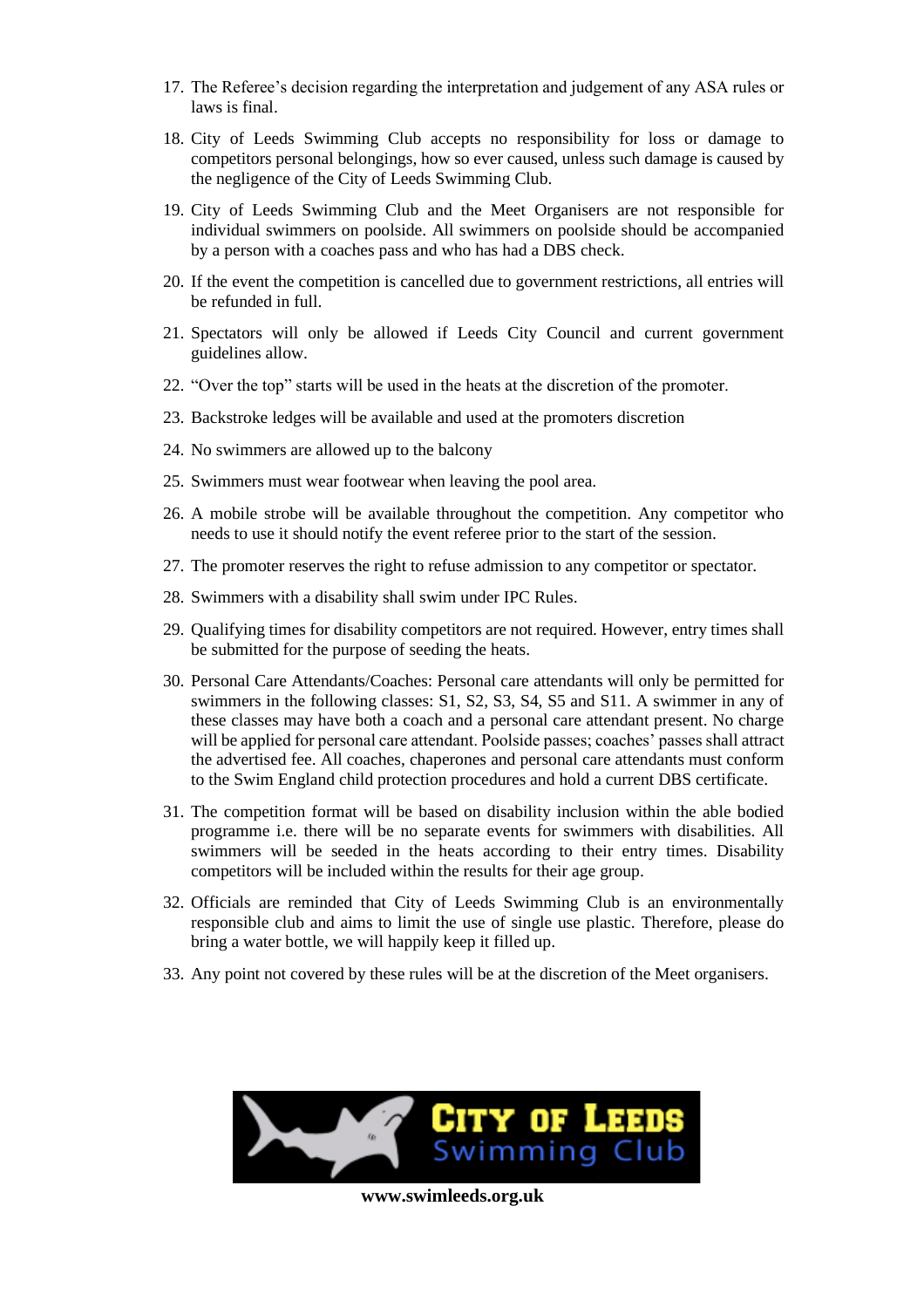### Consideration Times

#### Swimmers must **not** be faster than the times listed below.

### LONG COURSE TIMES (short course converted will be accepted)

|         |         |         | Male    |         |         |         |                  | Female  |         |         |         |         |         |         |
|---------|---------|---------|---------|---------|---------|---------|------------------|---------|---------|---------|---------|---------|---------|---------|
|         | 10      |         | 12      | 13      | 14      | 15/O    | Events           |         | 10      |         | 12      | 13      | 14      | 15/O    |
| 00:32.4 | 00:32.4 | 00:30.8 | 00:29.1 | 00:27.7 | 00:26.6 | 00:25.8 | 50m Freestyle    | 00:32.8 | 00:32.8 | 00:31.3 | 00:29.9 | 00:29.0 | 00:28.5 | 00:28.1 |
| 00:37.4 | 00:37.4 | 00:35.5 | 00:33.6 | 00:31.6 | 00:30.5 | 00:29.4 | 50m Backstroke   | 00:37.4 | 00:37.4 | 00:35.5 | 00:33.9 | 00:32.8 | 00:32.1 | 00:31.8 |
| 00:42.5 | 00:42.5 | 00:40.0 | 00:37.5 | 00:35.1 | 00:33.7 | 00:30.0 | 50m Breaststroke | 00:42.7 | 00:42.7 | 00:40.1 | 00:38.0 | 00:36.6 | 00:35.8 | 00:35.2 |
| 00:36.4 | 00:36.4 | 00:34.1 | 00:32.3 | 00:30.5 | 00:29.2 | 00:28.1 | 50m Butterfly    | 00:36.3 | 00:36.3 | 00:34.5 | 00:32.7 | 00:31.7 | 00:31.0 | 00:30.4 |
| 02:54.9 | 02:54.9 | 02:43.4 | 02:34.2 | 02:26.6 | 02:19.9 | 02:16.1 | 200m Ind. Medley | 02:54.8 | 02:54.8 | 02:43.2 | 02:34.7 | 02:30.7 | 02:27.7 | 02:25.8 |

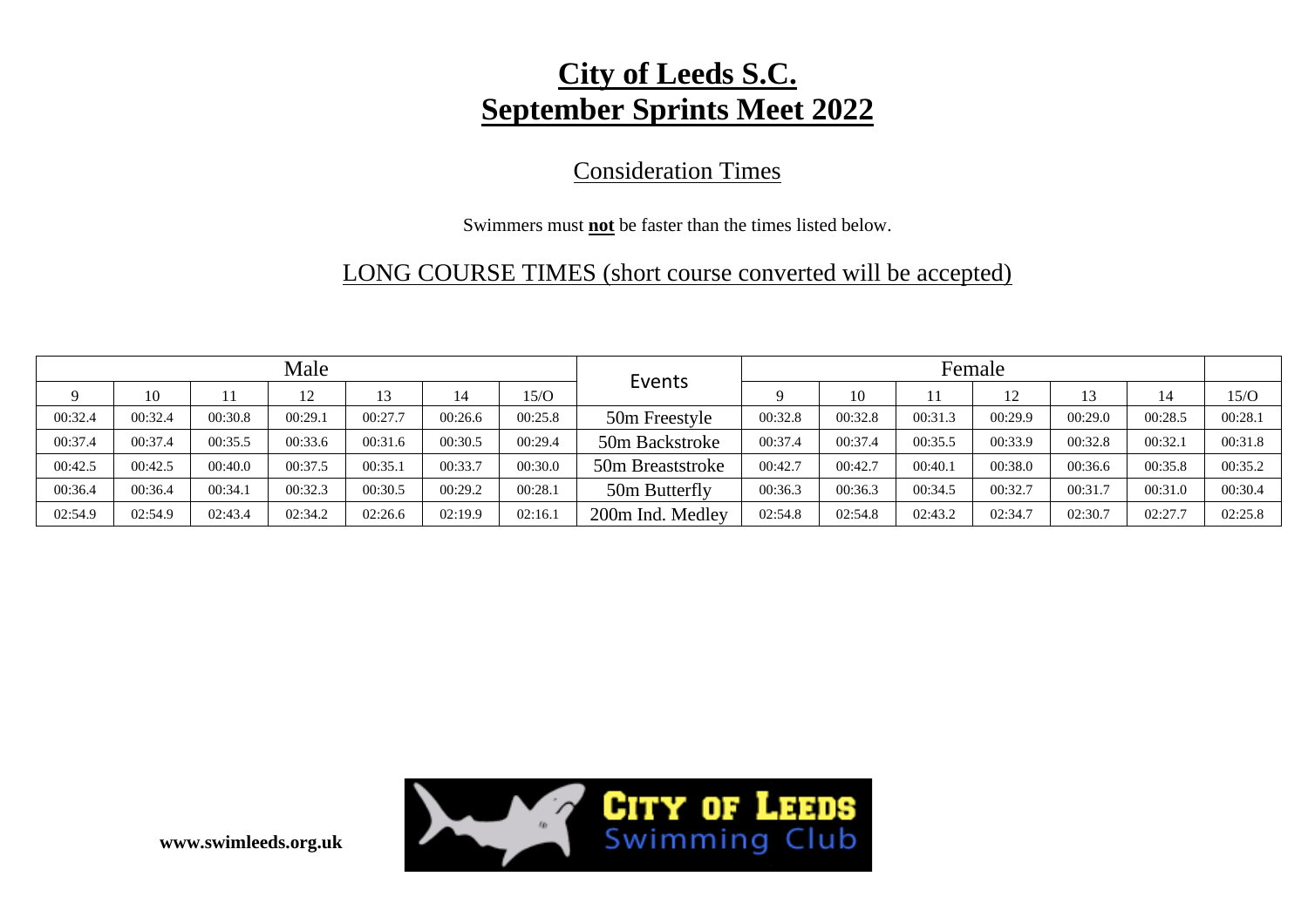**Summary of Club Entries** 

| <b>Male Entries</b>   | Number | @ £7.50  | $\cos t f$              |
|-----------------------|--------|----------|-------------------------|
| <b>Female Entries</b> | Number | @ £7.50  | $Cost \pounds$          |
| <b>Coaches Passes</b> | Number | @ £25.00 | $Cost \text{ } \pounds$ |
| Total cost            |        |          | $Cost \text{ } \pounds$ |

*Entries to be received by 29 th July 2022*

*Club ………………………………………………*

*Signed ...............................………………………………….*

*Email address ………………………………………………*

*Contact address…………………………………………….. …………………………………………………………………. ………………………………………………………………… …………………………………………………………………*



*CHEQUES TO BE MADE PAYABLE TO CITY OF LEEDS S.C*

*ALL DATA WILL BE PUBLISHED ON [www.swimleeds.org.uk](http://www.swimleeds.org.uk/)*

**Entries to Kevin Schofield, Swim Office, John Charles Aquatics Centre, Leeds LS11 5DJ Entries sent to other addresses will not be accepted.**